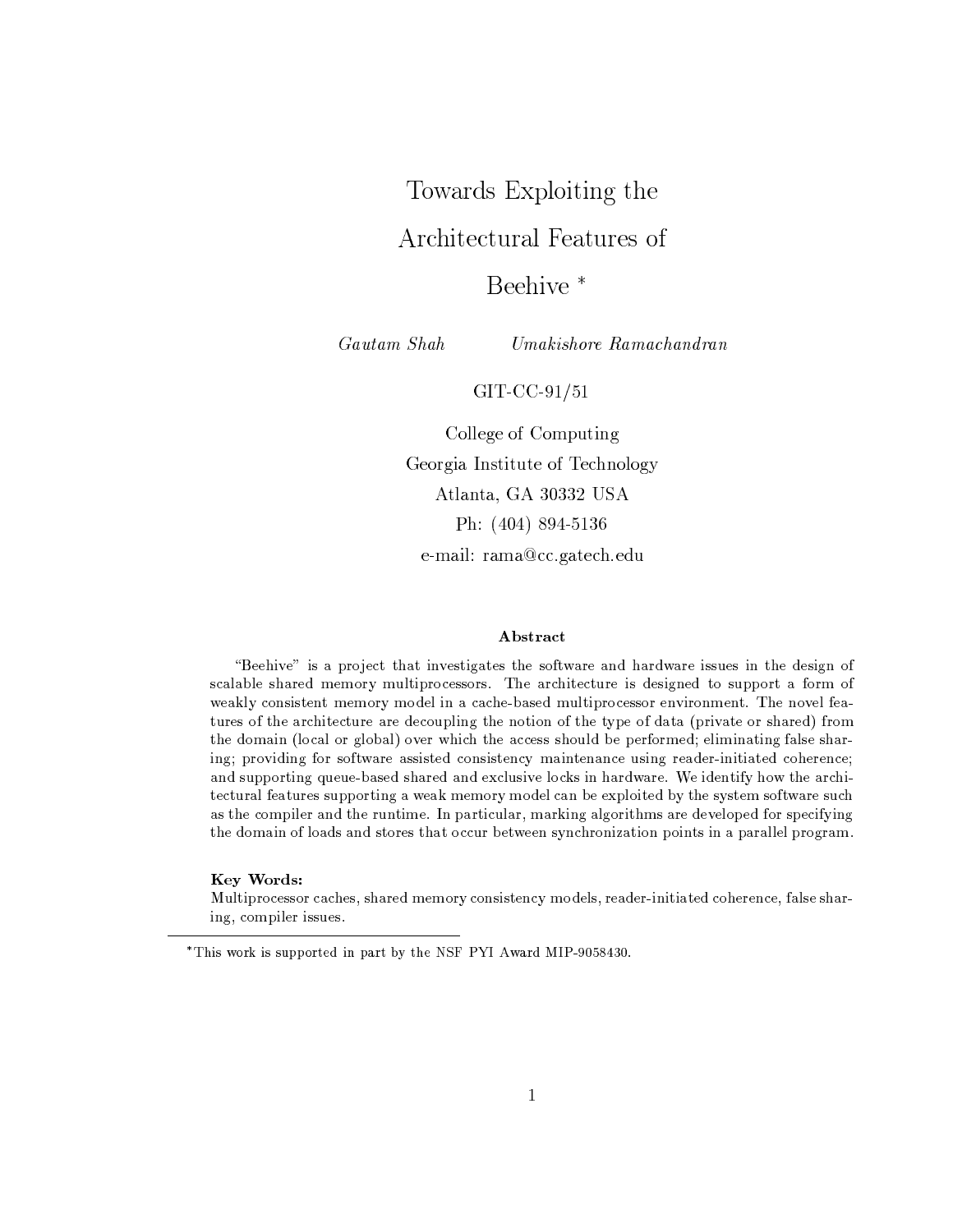## $\mathbf{1}$ Introduction

There are two main problems to be solved in realizing scalable shared memory multiprocessors: latency for memory accesses, and network contention generated by these memory accesses. Latency for memory accesses arises in two contexts: first due to accesses to normal read/write data; and second due to accesses to synchronization variables. It turns out that the latter has more potential for causing network contention than the former due to the possibility for simultaneous access to the same synchronization variable from several processors [PN85]. Network contention may be considered a second order effect induced by the shared memory accesses, and an efficient solution to combat the latency problem can go a long way in reducing the network contention.

The reality is that latency cannot be eliminated and the best that can be done is to reduce or hide it by architectural innovations. Techniques for latency hiding include paying attention to the model of memory presented to the programmer. Traditionally, the model assumed by the programmer is that the contents of the shared memory is identical at all times from all the processors. Further, the model assumes that the completion order of the memory references from a single processor is strictly in program order. Both these assumptions restrict the scalability of shared memory multiprocessors. For example, the second assumption prohibits out-of-order completion of memory accesses which may be important to enhance performance, especially when the memory latency is high. In parallel applications, it is not unusual to use synchronization operations to ensure the consistency of shared data. In such cases, a temporary inconsistency in the views of the shared data as seen from different processors may be tolerable in certain ranges of the program, e.g., inside a critical section and between barrier synchronization points.

A second approach to hiding latency is the time-tested technique of associating private caches with each processor and devising an efficient protocol (either in software or hardware) for maintaining coherence of the (potentially) multiple copies of data in the caches. An associated consideration in this approach is to increase the cache line size (i.e. the unit of transfer between the cache and main memory) with a view to exploiting spatial locality. While increasing the line size usually tends to be advantageous in uniprocessors, it may not be the case in multiprocessors unless care is taken either in hardware or software to eliminate false sharing across processors (cache lines appearing shared from coherence standpoint even though they are not from program standpoint). Efficient prefetching techniques can complement and/or supplement increased line size and thus may be used as another technique for latency hiding. Multithreading the processor and providing rapid context switching between the multiple contexts is yet another technique for latency hiding.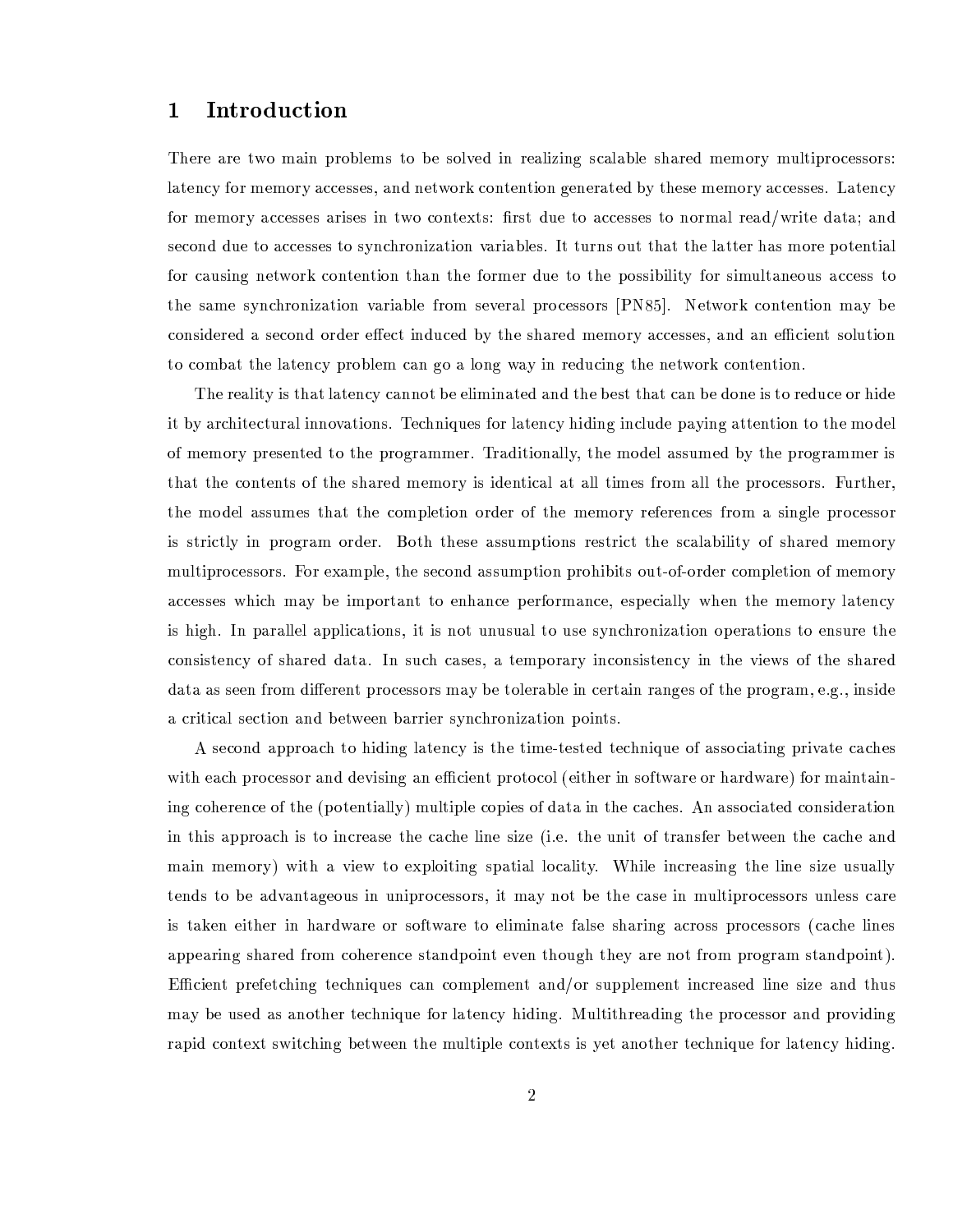Synchronization latency and the associated network contention that could ensue are best tolerated via explicit hardware support for synchronization. Further, distinguishing between normal read/write accesses and synchronization accesses in hardware enables efficient implementation of weaker notions of memory consistency [LR91b].

"Beehive" is a project that addresses some of the hardware and software issues in the design of scalable shared memory multiprocessors. The rest of the paper is organized as follows: We trace the evolution of memory consistency models and their chronology in Section 2. With respect to a specific memory consistency model we outline the implementation issues in Section 3. The architectural features of Beehive are presented in Section 4, and the inter-relationship between the features and memory consistency models are discussed. Section 5 discusses the implications of these features from the point of view of the system software. In particular, with respect to a specific programming language developed for parallel computing, we present techniques for using the language constructs for exploiting the architectural features. Such techniques can then be incorporated into the compiler backend for Beehive. Concluding remarks and directions for future research are presented in Section 6.

## **Consistency Models**  $\bf{2}$

To allow reasoning about programs written for shared memory multiprocessors, it is important to clearly specify the programming model for such machines. The programming model is defined by the memory consistency model, which specifies the order of execution of the memory accesses from independent processors.

### A Chronology  $2.1$

Sequential Consistency (SC) has been proposed by Lamport [Lam79] as the ordering constraint for the correct execution of multiprocess computations. This memory model requires the order of execution of the independent access streams to be any arbitrary interleaving of the streams which preserves the relative order in each access stream. All accesses are treated equally by SC regardless of the type of data being accessed (private or shared) and the nature of the access being performed (read/write or synchronization). SC makes it easy to reason about programs since the ordering of the multiprocess computation is expressed in terms of a sequential execution of the multiple streams. However, it is not uncommon to use explicit synchronization primitives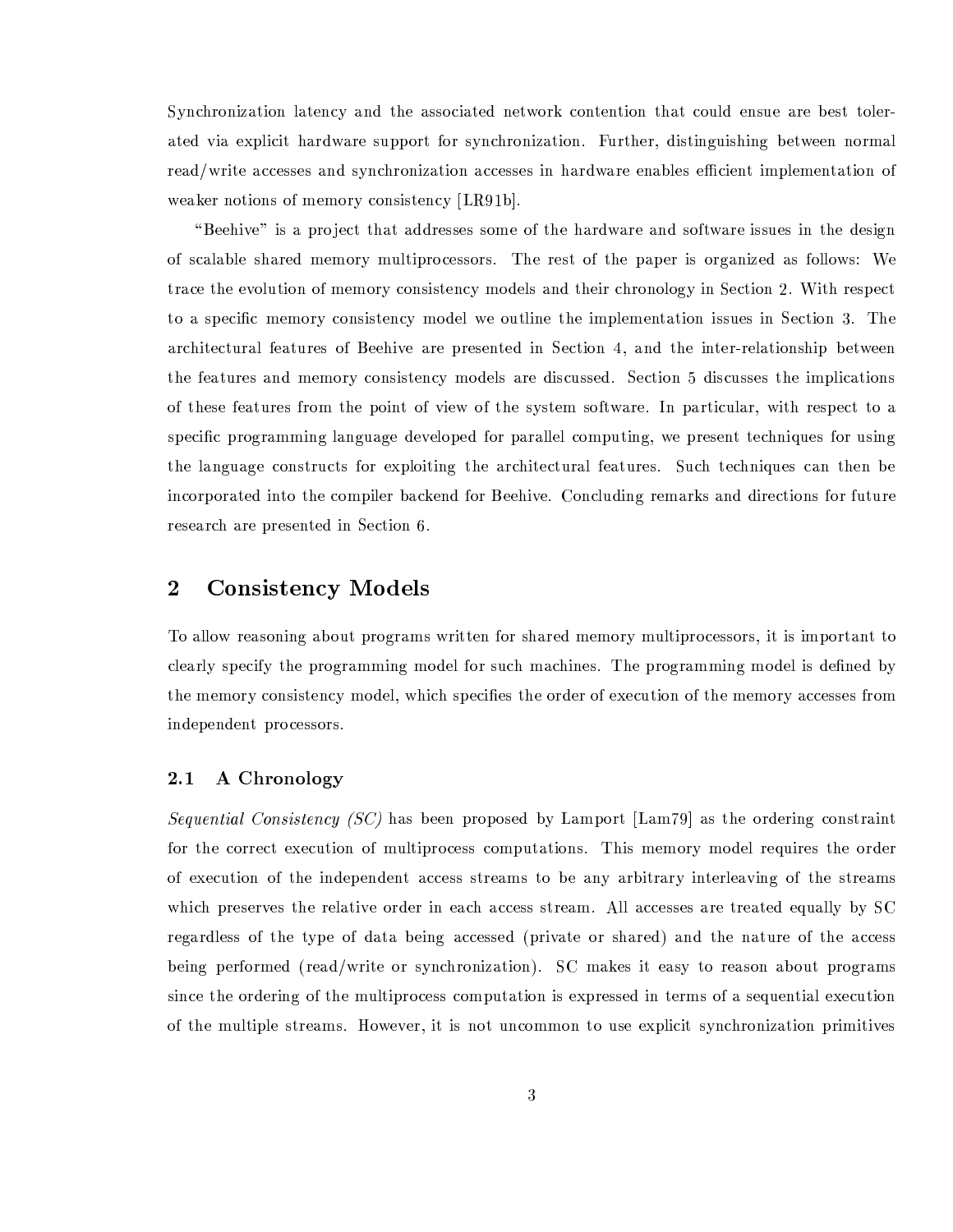in parallel program design to ensure a specific ordering among the independent streams. In such a case, there need not be a single global order that has to be observed by all the streams since the relative order is constrained by the explicit synchronization. Therefore, SC over-specifies the ordering when explicit synchronization is used.

Recognizing this fact, Dubois et al. [DSB86] have proposed the Weak Consistency (WC) model that relaxes the ordering constraint of SC by distinguishing between accesses to synchronization variables and ordinary data. WC requires (a) that synchronization accesses be sequentially consistent, (b) that all global data accesses preceding a synchronization access in a given stream be globally performed before issuing that synchronization access, and (c) that all global data accesses subsequent to a synchronization access in a given stream be delayed until the synchronization access is globally performed. In the rest of this paper we use the terms *performed* and *globally* performed in the same sense as defined by Dubois et al. [DSB86, SD87]. The Release Consistency  $(RC)$  model [GLL<sup>+90]</sup> goes one step further to distinguish between two kinds of synchronization accesses, namely, *acquire* and *release*. The main difference in the ordering constraint of RC with respect to WC, is that RC requires that constraint b above apply only for a release access, and constraint c apply only for an acquire access.

At about the same time that RC was developed, we proposed weak coherence [LR90a] and Adve and Hill proposed  $DRF0$  [AH90] both of which have very similar ordering constraint as RC. One significant difference between our model and RC is that the constraint b of WC above is further weakened in that we require only the global write accesses (as opposed to all global data accesses) before the release access to be globally performed. The name weak coherence has since been changed to Buffered Consistency (BC) [LR91b] to reflect the architectural features that we propose to support this model (see Section 4).

#### $2.2$ **Buffered Consistency**

The BC memory model recognizes two types of accesses: *data*, and *synchronization*. Data accesses (reads and writes) may be to *private* or to *shared* data. The synchronization accesses themselves are further subdivided into non-consistency preserving  $(NP\text{-}Synch)$  and consistency preserving  $(CP\text{-}synch)$  $Synch$ ) accesses. NP-Synch and CP-Synch are always global accesses. BC requires synchronization accesses from a given stream to be globally performed in the order of issue. However the interleaving of synchronization accesses from arbitrary streams may be observed differently from other streams, i.e., the synchronization accesses need not be SC. The issue of an NP-Synch access does not require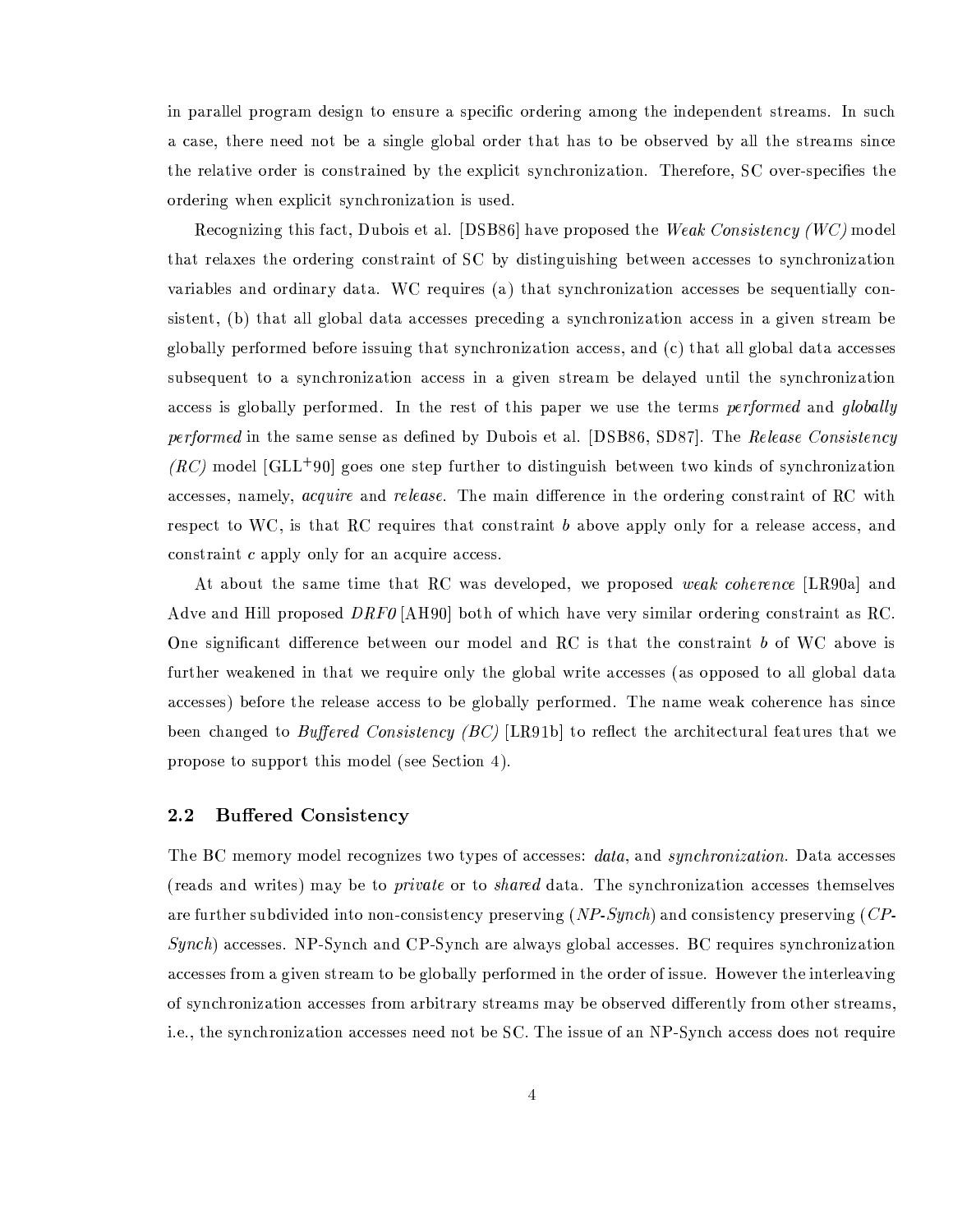the preceding data accesses from the same stream to be globally performed. Shared data accesses following an NP-Synch access from a given stream cannot be issued until the NP-Synch access is performed. A CP-Synch access is not issued until all preceding writes to shared data from the same stream are globally performed. But data accesses subsequent to a CP-Synch access in the same stream may be issued before the CP-Synch access is performed. Figure 1 shows these constraints and compares them to those of WC and RC.

The programming model assumed by WC, RC, and BC are the same. The weakening in the memory model of BC with respect to RC is exploited at the level of the system software (such as the compiler). The programming model and the compiler issues are further elaborated in Section 5.

### 3 **Implementation Issues**

The main purpose of weakening the memory model is with an expectation that such weakening would also have a correspondingly lesser constraint on the implementation thus resulting in enhanced performance. This section presents the separation of functions in hardware and software for the implementation of BC in the context of a cache-based system. Minimally, the processorcache interface should provide for global accesses, and a *fence* that would ensure that the processor is blocked until all pending global writes are globally performed. Given this interface, the software can enforce the BC model by distinguishing between private and shared accesses, by identifying the nature of these accesses (read/write or synchronization), and by determining when to perform fence operations. In Beehive, in addition to the minimal interface the hardware is responsible for the following functions:

- distinguishing between local (to the cache) and global (eventually performed throughout the system) accesses,
- providing buffering for global writes thus smoothing the traffic on the interconnection network, and shielding the processor from the latency for global writes.
- maintaining coherence of the caches during global accesses under software control.
- providing synchronization operations in hardware, and
- $\bullet$  eliminating false sharing.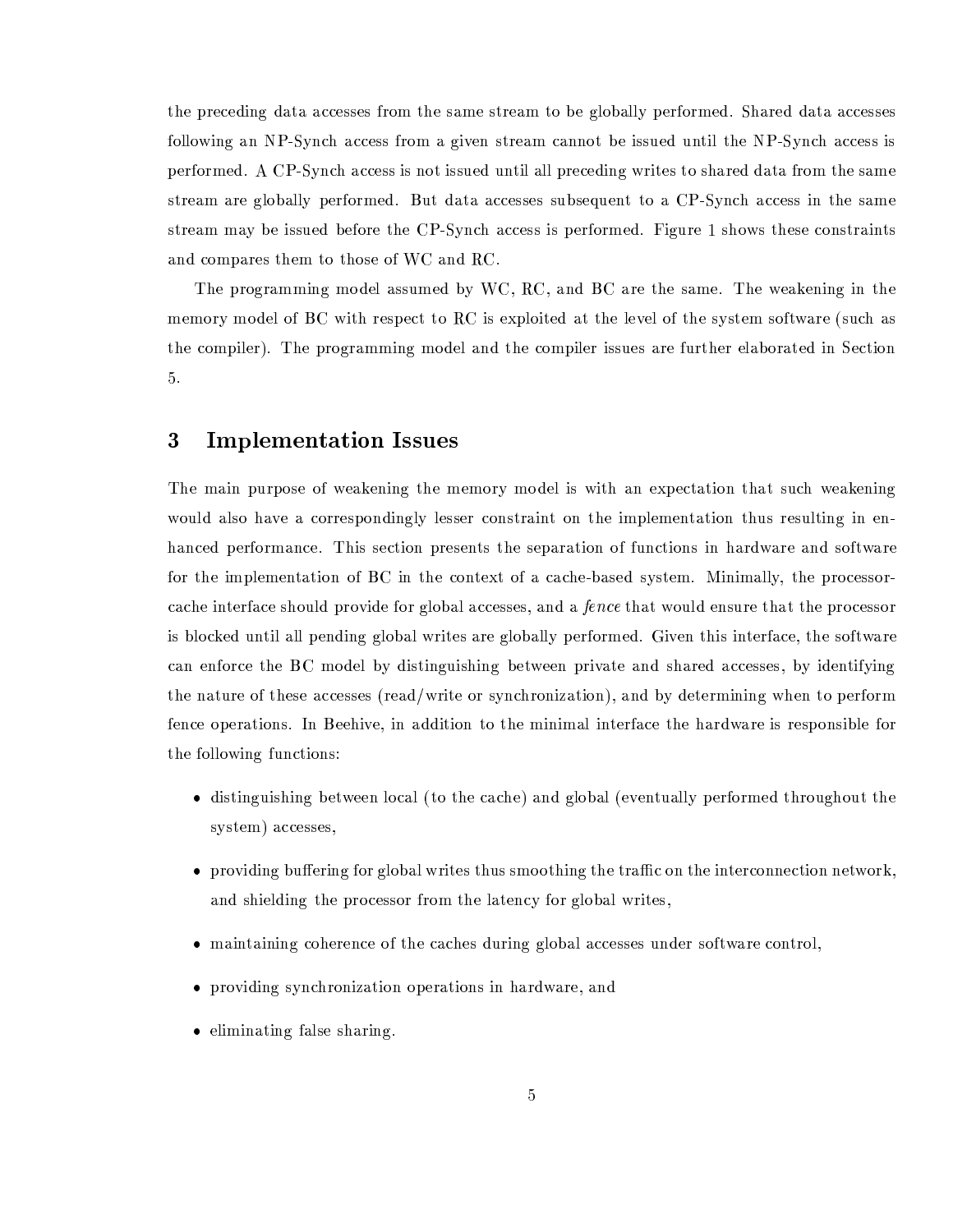

Figure 1: Model Constraints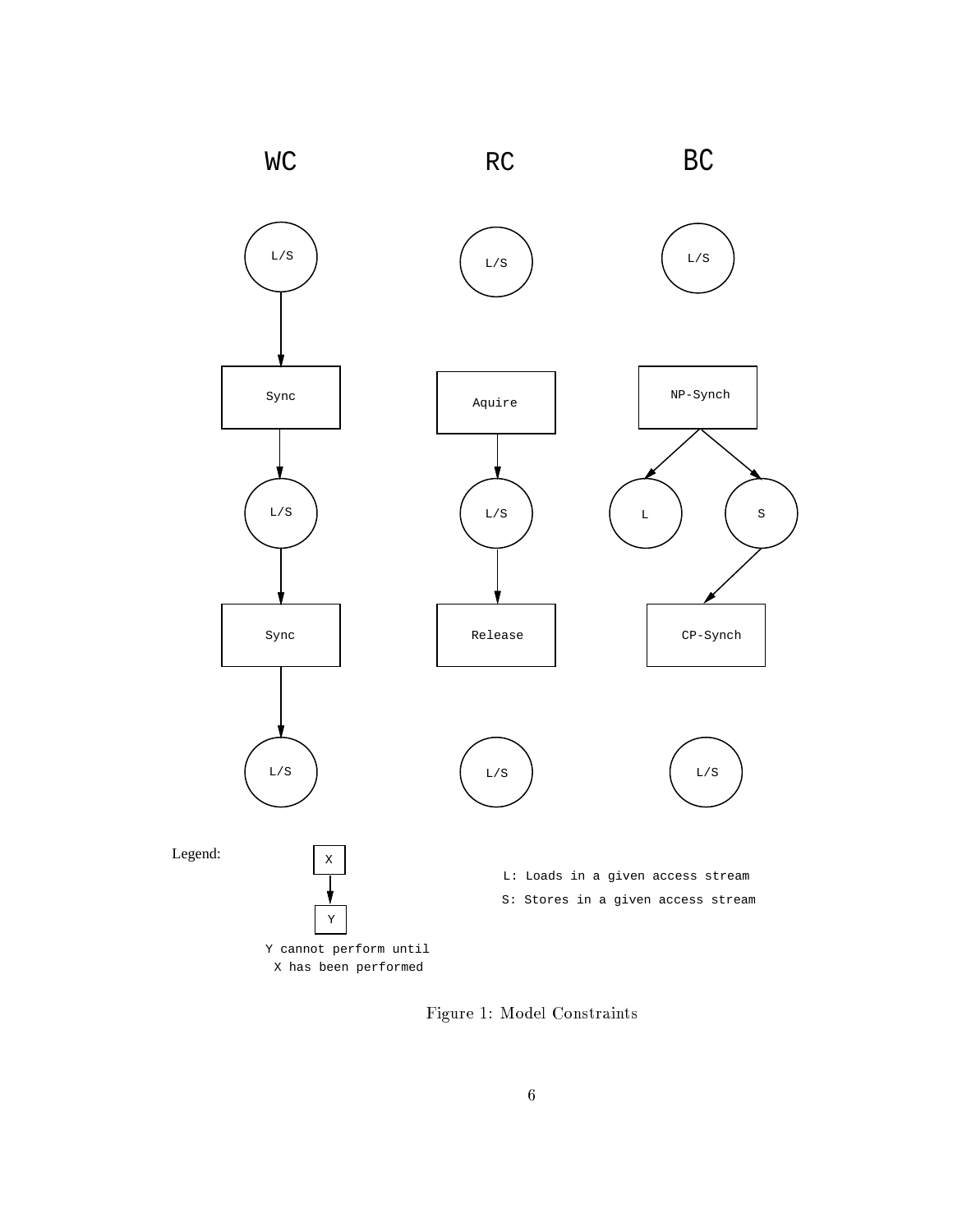#### $3.1$ Rationale

Since we expect most programs to be written in high-level language it is justifiable to make the software responsible for distinguishing between shared and private variables. In most cache-based shared memory architectures this distinction is made by the hardware dynamically based on the series of accesses from different processors to a given memory location. Similarly, differentiating between data accesses and synchronization accesses is achievable in software. Since the software can make these distinctions it is the best entity for deciding if and when to execute hardware fence operations, commensurate with program semantics and the memory consistency model. Beehive provides synchronization support mainly to hide the latency for synchronization operations. The memory consistency models define the ordering of accesses on shared variables (data and synchronization). However, cache-based shared memory architectures seldom provide features for decoupling the type of data from whether the access should be performed locally or globally. By providing local and global accesses in hardware, and recognizing shared and private data in software, we achieve this decoupling. For example, all operations on shared data need not be global. The software is the best judge of deciding when operations on shared data have to be global depending on the program semantics (see Section 5).

We are not aware of any cache-based architecture that solves the false sharing problem in hardware. It is upto the software to minimize the performance penalty that may result due to false sharing in such architectures. However, it has been recognized that false sharing is quite a difficult problem to solve in software in the general case [EJ91]. It turns out that with the consistency preserving mechanisms of Beehive it is not just a performance penalty but a correctness issue if false sharing is not eliminated. We show in the next section that with minimal overhead we can solve this problem in hardware.

## **Architecture of Beehive** 4

A summary of the architectural features of Beehive were presented in an earlier paper [LR91b], which focussed on the performance implications of these features. We re-visit these features in this section to give the rationale behind them, present an exposition of the interaction between these architectural features, and set the stage for how they may be used to advantage by the system software.

Figure 2 shows the block diagram of a node in Beehive. Beehive is a distributed shared memory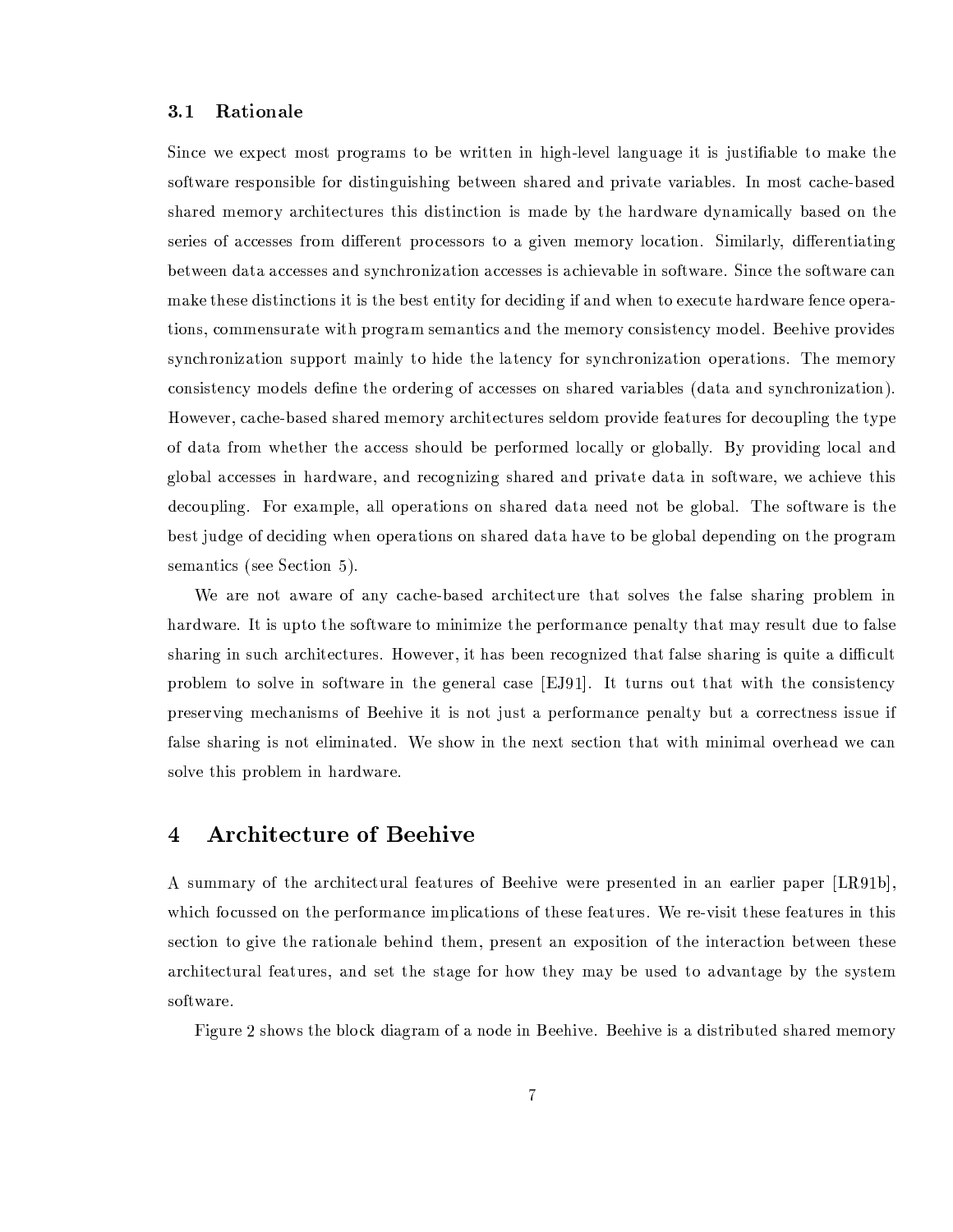

Figure 2: Node Architecture of Beehive

machine. Each node has a private cache and an associated directory. A piece of the global shared memory resides on each node with its associated directory. Beehive uses a directory-based protocol [CFKA90] for maintaining cache coherence. The write-buffer is provided for buffering global writes. Each node communicates with the rest of the system through the network controller. The interconnection network is intentionally left unspecified since the architectural features of Beehive do not rely on any specific characteristic of the network.

#### $4.1$ Read/Write Primitives

In multiprocessor caches, coherence actions are usually enforced blindly on writes, either via invalidation or update. Both approaches may incur unnecessary overhead since a location referred to in the past may not be referred to again in the future. This overhead surfaces in the form increased latency for global writes and increased network traffic. In large-scale multiprocessors with long latency for inter-node communication, and large cache sizes it is expected that this overhead would be more acutely felt. Ideally it is exactly those processors using a particular location in the future who should get the updates when the writes for that location are performed globally. We attempt to get toward this ideal by providing the notion of global and local writes, and by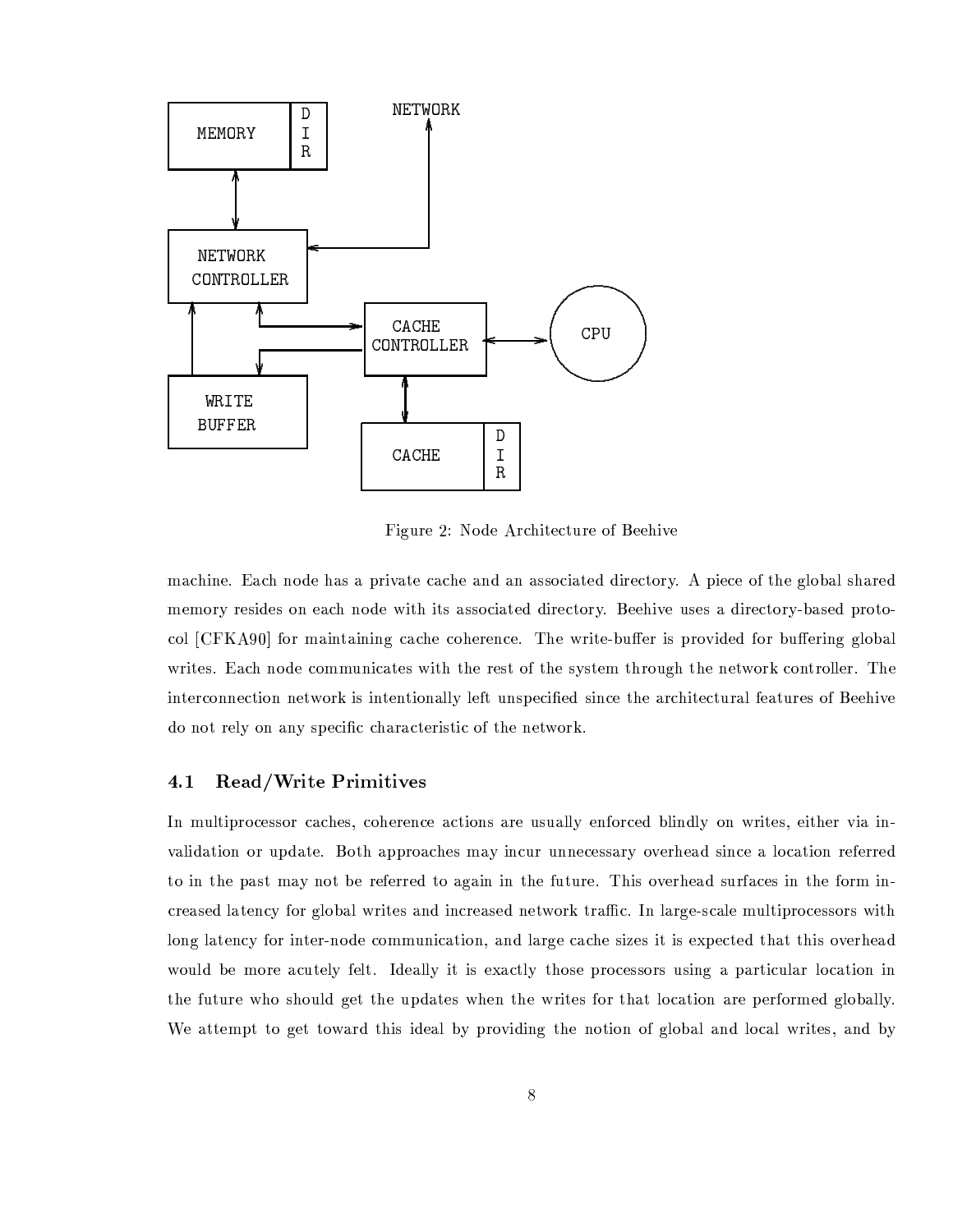| Instruction         | Operations                                                                            |
|---------------------|---------------------------------------------------------------------------------------|
| <b>READ</b>         | retrieve data without coherence maintenance                                           |
| <b>WRITE</b>        | write data without coherence maintenance                                              |
| READ-GLOBAL         | read data from the shared memory, bypassing local cache                               |
| WRITE-GLOBAL        | globally perform the write                                                            |
| READ-UPDATE         | retrieve data from shared memory and request future updates                           |
| RESET-UPDATE        | cancel the request for updates from shared memory                                     |
| <b>FLUSH-BUFFER</b> | stall the processor until all the requests in the write-buffer are globally performed |
| READ-LOCK           | request a shared lock for a memory block                                              |
| WRITE-LOCK          | request an exclusive lock for a memory block                                          |
| <b>UNLOCK</b>       | release the lock                                                                      |

# Table 1: Hardware primitives

requiring the readers to explicitly request updates to cached locations. Note that these updates will be propagated only on global writes. We refer to this strategy as reader initiated coherence.

The primitives provided by the cache are summarized in Table 1. Read and write are treated as local operations if the data is in the cache, i.e., the semantics of these operations are exactly the same as in a uniprocessor write-back cache. Read global bypasses the cache and retrieves the data from the shared memory. Write global specifies that this operation has to be performed globally. The primitive that allows readers to hear updates to shared locations is read update. This primitive specifies that the data is retrieved from shared memory the 'first' time this operation is executed, and instructs the shared memory to propagate future updates to this location. Reset update informs the shared memory that updates to the specified location need not be propagated in the future to this processor.

Figure 3 shows a cache directory entry (CE) and a shared memory directory entry (DE). The *update bit* in CE is set (if it is not already set) when a read-update for a word in that cache line is issued. Note that the update bit is for the entire cache line, and there may be multiple words per cache line depending on the line size. Read-update is a local operation if the bit is already turned on; otherwise, the data is fetched from the shared memory and the queue pointer in DE is set to point to the requesting processor. The set of read-update requestors for the same memory block are linked together in a doubly-linked list structure through the *prev*, and the *next* pointers of the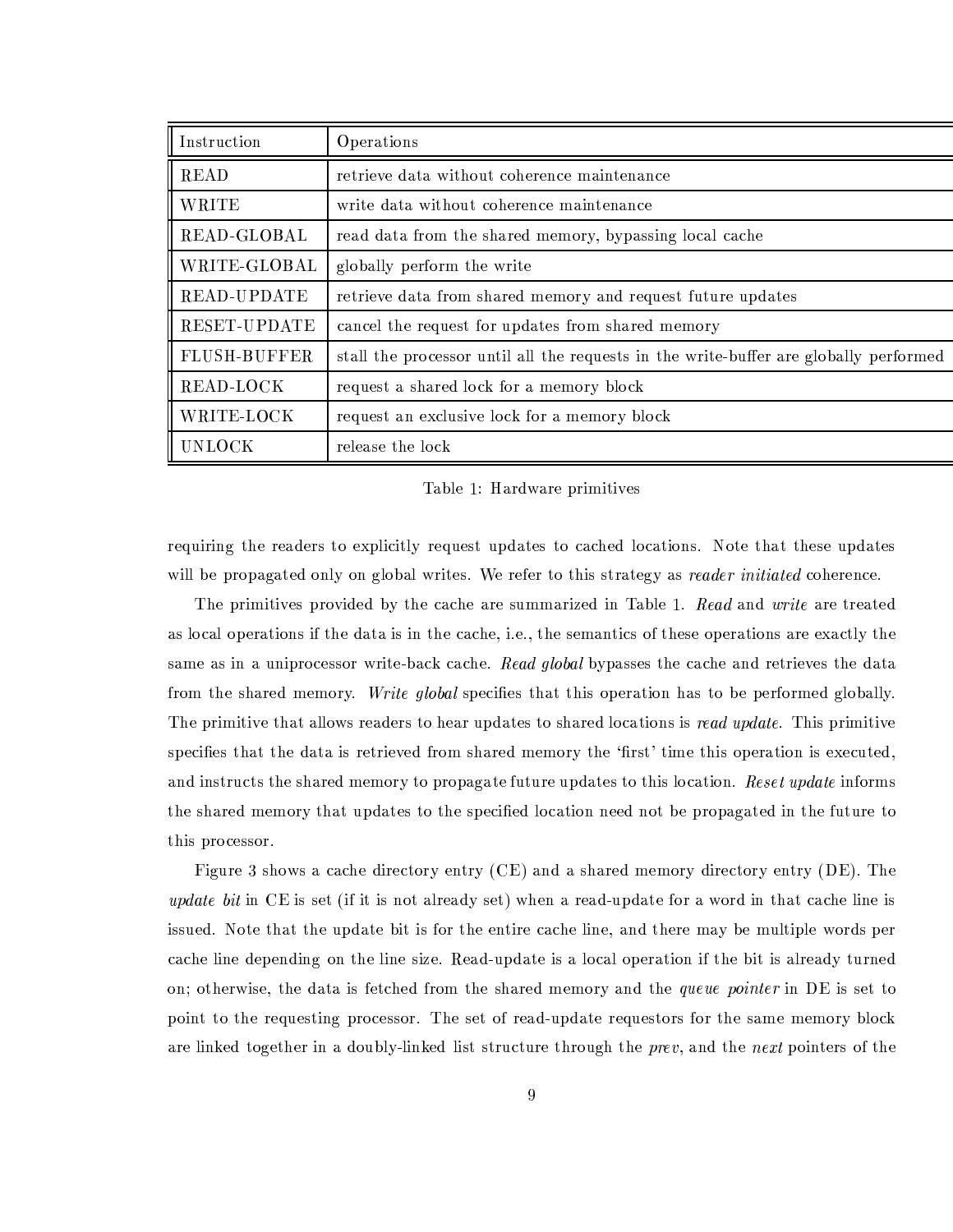| hτρν<br>update $d_1$<br>$\cdots a_k$ |  |
|--------------------------------------|--|
|--------------------------------------|--|

a. An entry in the cache directory (CE)

| usage bit | Iqueue-pointer |
|-----------|----------------|
|-----------|----------------|

b. An entry in the Memory directory (DE)

Figure 3: Structure of directory entries

participating CEs and the queue-pointer of the DE. Note that there is a distinct list associated with each memory block and its corresponding cache lines. When a write-global updates the shared memory this linked list is used by the associated DE to propagate updates to the participating cache lines. A reset-update to a specific location, or a cache line replacement deletes that processor from the appropriate list.

If each cache line has k words then  $d_1...d_k$  are the dirty bits associated with a corresponding word in the line. Both write and write-global operations set the corresponding dirty bit in the cache line. The dirty bit is cleared when an acknowledgement for the corresponding memory write (either because of write-global or cache line replacement) is received. When a cache line is replaced only the dirty words are written back to the memory. Similarly, when a block is fetched from memory (due to a read-update request for a line that is already present in the cache) only the words that are not dirty in the line are filled. It can be easily illustrated that with our reader-initiated coherence, which has no concept of ownership of a cache line, there is a correctness problem without having multiple dirty bits, one for each word of the cache line. Consider two private variables  $v_1$  and  $v_2$ belonging to processors P1 and P2 respectively, colocated in the same cache line. If both  $v_1$  and  $v_2$ are updated and eventually this line is replaced by P1 and P2, only one of the two private variables will have the correct value if there is a single dirty bit per cache line. As a nice side benefit of solving this potential correctness problem in hardware, we also eliminate the ill-effects of false sharing.

We have chosen a pointer-based directory structure since it is more scalable than either a fullmap or a limited map directory structure from the point of memory requirement [Ste90]. A criticism against such a structure is the latency for serial propagation of invalidations or updates, and the inability to use multicast. However, since the update propagation happens in the background without stalling the processor that issued a write-global, we do not expect this to be a severe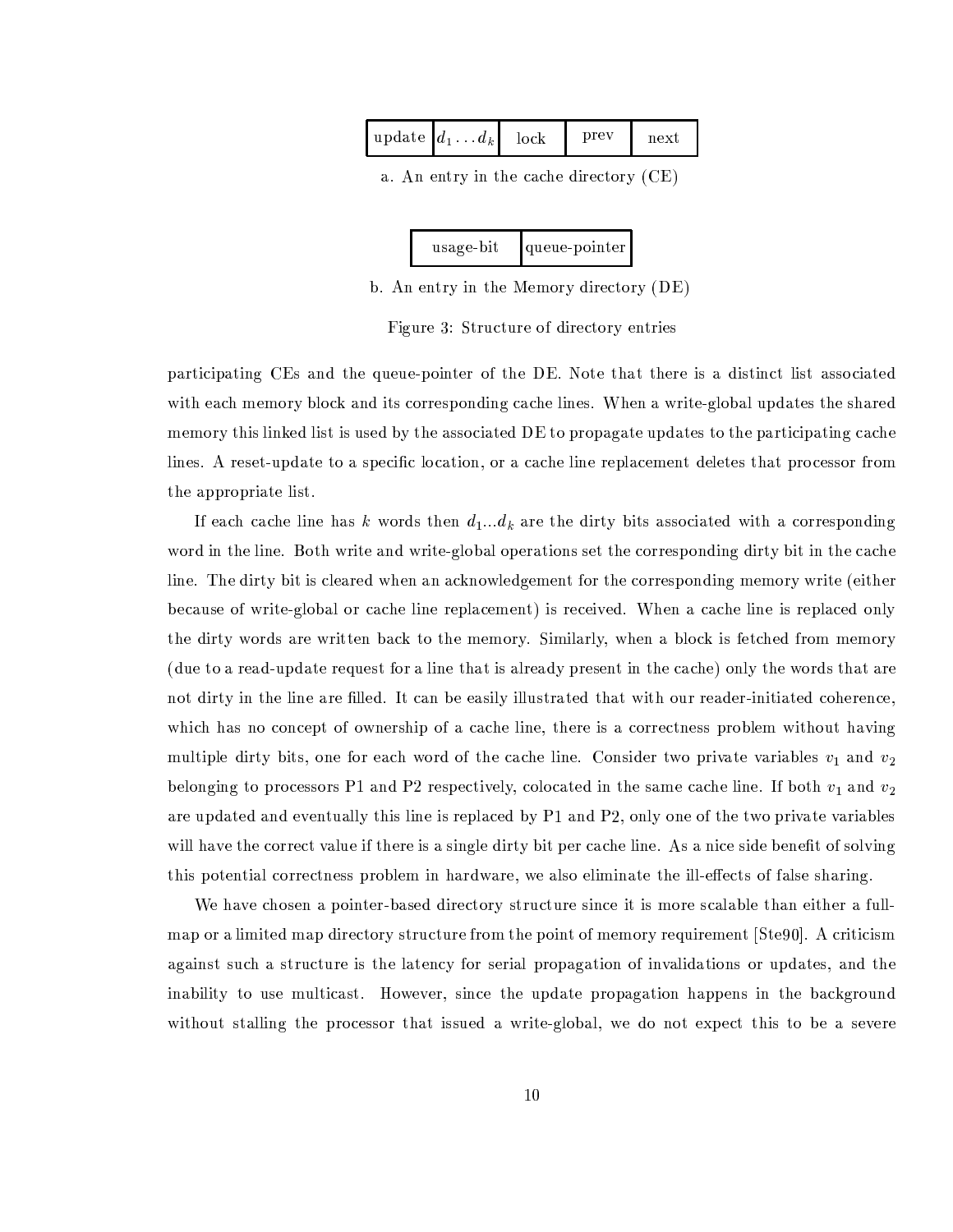performance penalty. Further, it is not clear whether the dynamic level of sharing is high enough to lead to long serial latency. Many of these issues need further investigation through simulation studies and are currently underway.

### **Buffer Primitives** 4.2

To hide the latency for write-global from the issuing processor we provide the write buffer. The write-global operation simply puts the request in this buffer and completes immediately allowing the processor to continue without having to wait for this write to be globally performed. However, before a CP-Synch access is issued there may be a need to know that all the preceding writeglobal operations have been globally performed. Flush buffer is a primitive that is provided for this purpose. This primitive stalls the issuing processor until the writes pending in the write buffer are globally performed.

#### **Synchronization Primitives** 4.3

Synchronization latency has two components: The first is the potential wait times at synchronization point due to simultaneous access from parallel processors. The second is the intrinsic overhead for implementing the synchronization. An atomic read-modify-write type of operation is sufficient to implement higher level synchronization primitives but this could lead to bursty traffic on the release of a mutual exclusion lock. Recent work [MCS91] has shown that it is possible to implement locks and barriers with minimal network traffic. In spite of reducing the network traffic, these software algorithms still have to pay the latency penalty for synchronization operations. Therefore, we have provided synchronization support in hardware. Further, providing synchronization operations in hardware aids an efficient implementation of the BC memory model.

We provide read lock (a shared lock), and write lock (an exclusive lock) both of which are NP-Synch type of operations. Unlock relinquishes the lock and is a CP-Synch type of operation. Locks are implicitly associated with a cache line, and granting of a lock request is combined with the transfer of the data to the requestor. This combination of data transfer with locking is another attractive reason for implementing these locks in hardware. The same hardware queue structure used for propagating updates for read-update requests is used for maintaining a FIFO queue of lock requestors for the same cache line. The usage bit in DE denotes whether the associated list structure is for lock requests or read-update requests. The lock field in CE denotes the state of the associated lock request. Since the same queue structure is used for both, care has to be taken in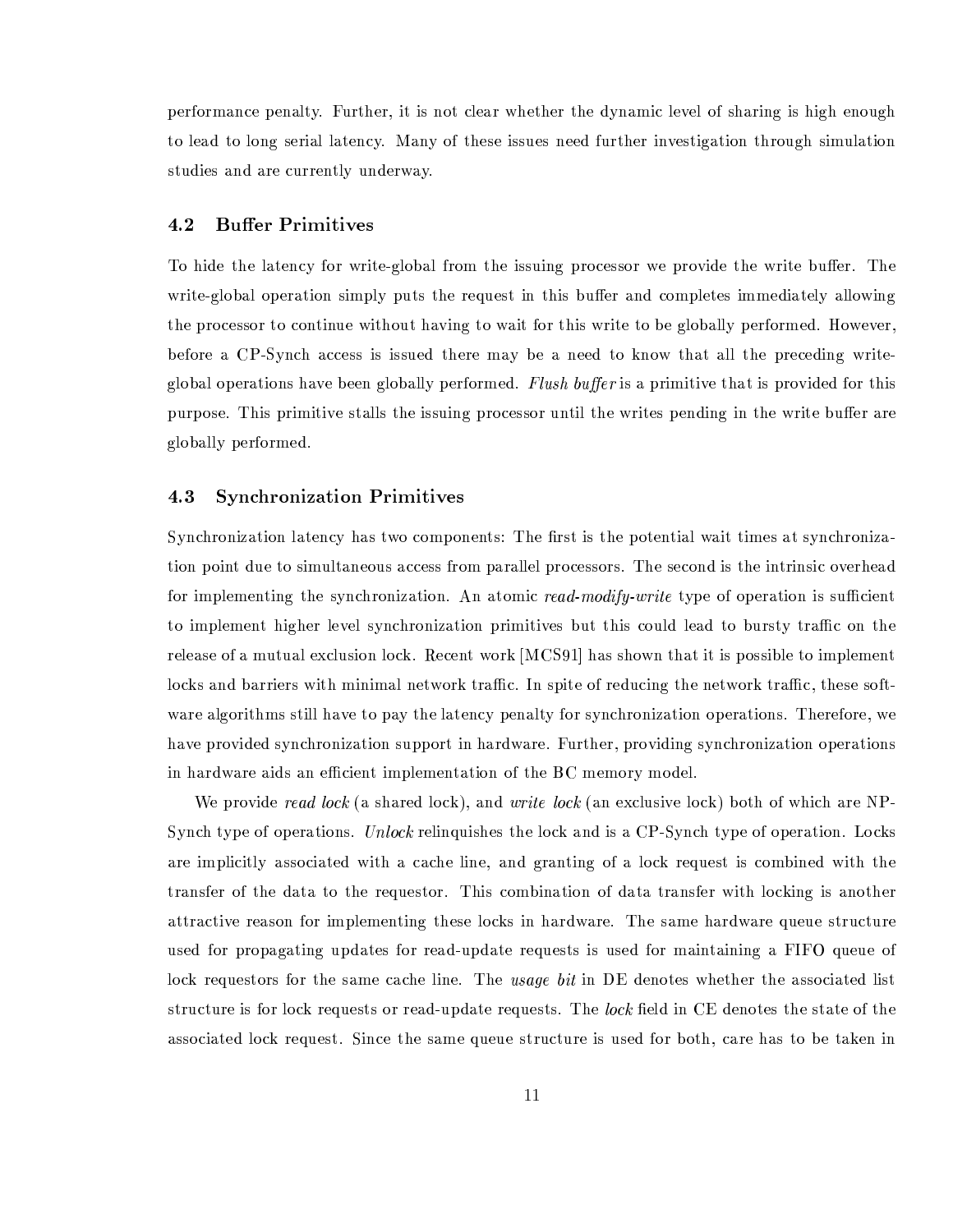data allocation (see Section 5). To overcome the problems associated with replacement of cache lines participating in a lock operation, we implement a small separate fully-associative lock cache. Thus even though an implicit lock is associated with every memory block, the size of this cache places limitations on the number of hardware locks that can be active in a processor at a given time, and needs careful resource management by the software (see Section 5).

Performance implications (through analytical and simulation studies) of reader-initiated coherence, the BC memory model, and queue-based locks may be found in [LR91b]. The protocols and performance implications of incorporating synchronization in multiprocessor caches is discussed in  $[LR90b].$ 

## $\mathbf{5}$ **Exploiting the Features of Beehive**

The programming model that corresponds to the BC memory model assumes that the data is divided into three classes: private variables, shared variables, and synchronization variables. In the programming model, there are two types of accesses to synchronization variables corresponding to the NP-Synch and the CP-Synch accesses of BC. Correspondingly, the programming model guarantees that coherent values of shared data become visible to concurrent threads that comprise a parallel program only after the completion of synchronization operations that fall into the CP-Synch category. Programs that fall into this class have been referred to as *properly labeled (PL)* programs  $\left[ GLL + 90 \right]$ .

The language used for writing programs for Beehive should support the above programming model. Further, to exploit the multiple processors in the architecture the language should have constructs to explicitly specify concurrency. Using such constructs it is possible to construct a task graph that represents the program. Given the programming model, the tasks themselves are comprised of *synchronization epochs (SE)*. An SE is a region of code that is terminated by a CP-Synch operation. The task graph generated from the explicit concurrency constructs in the language may restrict the true concurrency that may exist in the program. The true concurrency is really dictated by the inter-relationship between the SEs that comprise the tasks.

The language Jade [LR91a] has constructs that match well with our intuition of synchronization epochs. Jade separates the notions of synchronization and concurrency thus allowing the exploitation of SE-level concurrency. The language requires that the programmer specify side effects (which could be arbitrary code) on the shared data it accesses, while using synchronization and concurrency constructs. The three Jade constructs that are relevant to the discussion in this section are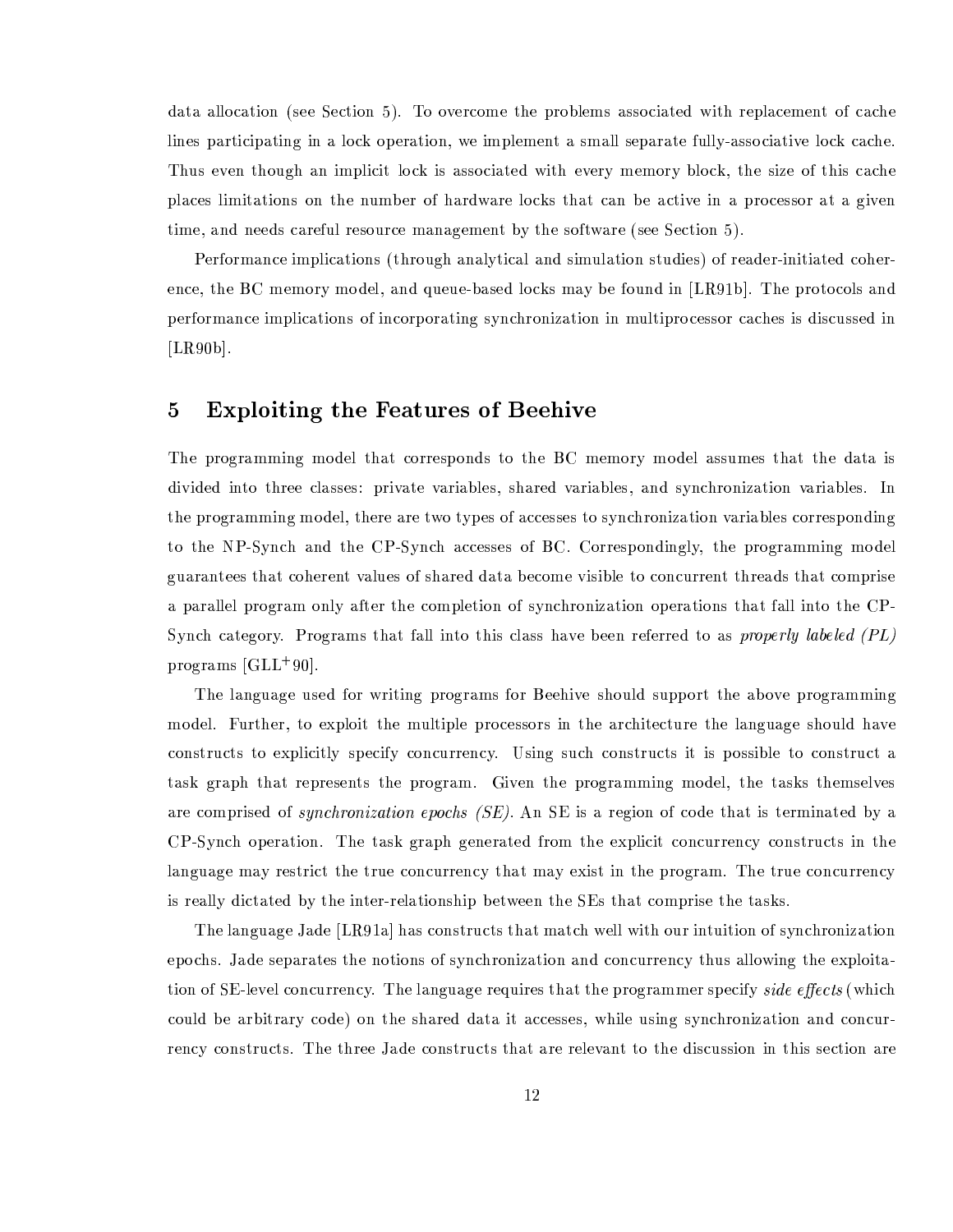with, withonly, and withth. The "with" construct is used to signify execution of the associated scope under the protection of the synchronization governing this scope specified in the side-effect; the "withonly" construct is used to signify concurrency in addition to specifying the set of intention locks on shared objects over which the associated scope applies; and the "withth" construct is similar to "with" but allows concurrent execution of the associated scope. The construct "without" allows explicit release of intention locks acquired by an enclosing "withonly" construct. The usage of "withth" primitive is illustrated in Figure 4. The other constructs have similar syntax.

The fact that BC model allows loads inside an SE to complete after the corresponding CP-Synch point, does not affect the programming model as defined above. This property is really something the compiler can exploit to reorder loads that occur after a CP-Synch operation in the program to further help in latency hiding. This situation is similar to the one in pipelined uniprocessors such as MIPS [GHPR88], wherein there are no hardware interlocks, and the compiler is entrusted with the responsibility of ensuring that the dependencies in the sequential program are respected. In a similar vein, we expect the compiler for Beehive to ensure that loads to shared data occurring in the original program before a CP-Synch are completed before issuing the CP-Synch operation. However, the loads that have been hoisted above the CP-Synch point during the optimization phase of the compilation do not have to be completed before issuing the CP-Synch operation.

The rest of the section deals with using the language features of a 'Jade-like' language to exploit the architectural primitives of Beehive. The issues that need to be resolved in this context are:

- 1. mapping the loads and stores in the program to the read/write primitives of Beehive commensurate with the program semantics while enhancing performance,
- 2. exploiting hardware locks of Beehive to implement the user level synchronization,
- 3. identifying limitations of Beehive with respect to thread migration and processor reassignment.

#### Marking Algorithms  $5.1$

While the algorithms presented are in the context of Jade, the discussions are general and are applicable to any language that allows the explicit specification of synchronization and concurrency. All of the discussion is predicated on the fact that the language (and hence the compiler) explicitly recognizes the synchronization points in the program from the source code. The start of the scope of "with" and "withth" constructs signify the opening of an SE, and therefore correspond to the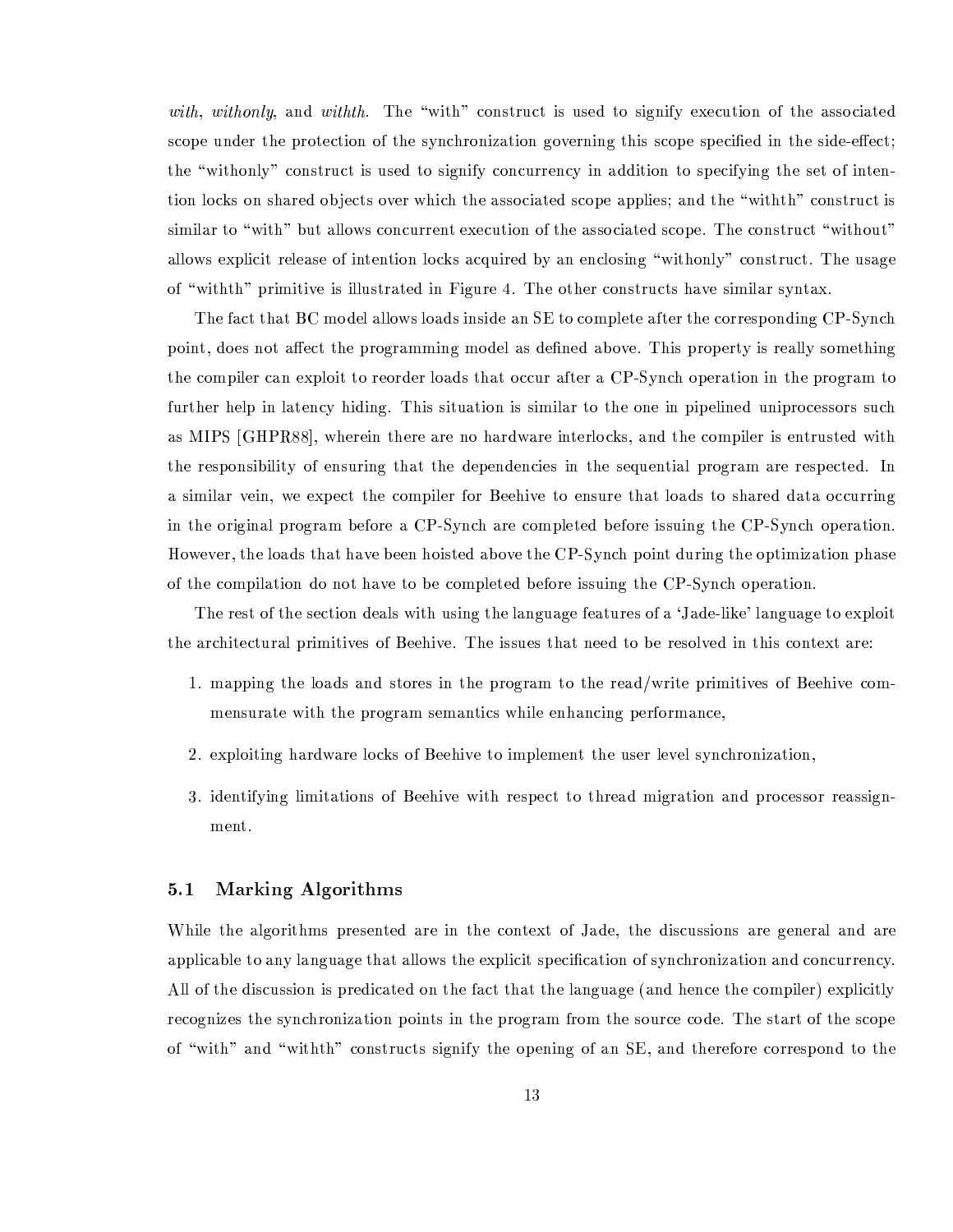```
withth \{x.wr(); /* side-effect specification*/}
       \frac{1}{2} (/* parameters for task */) {
  x=f1();\}
```
Figure 4: Use of *withth* in Jade

NP-Synch point with respect to the BC model. Similarly, the end of the scope of "with" and "withth" corresponds to CP-Synch points.

In order to map the loads and stores to the read/write primitives of Beehive, we need to construct a program dependence graph (PDG). The only information that we need to glean from the side-effect specification is a list of locks on shared data (if any) and their types (exclusive, shared, intention) that are needed in the scope of the associated construct. This specification list is needed by the marking algorithm to be described shortly. Every shared data that is accessed within an SE needs to be explicitly specified in this list for the marking phase to work correctly. For example, if the program uses a *mutex* variable to govern access to a set of shared data, then that set needs to be enumerated in the specification list. On encountering either a with or a withth special nodes  $SEstart$  and  $SEend$  are created in the PDG to mark the beginning and end of a new SE, respectively. The list of locks on shared data mentioned in the side-effect specification of the construct is maintained with these nodes. The rest of the dependence graph is constructed in the normal way [FOW87]. The main difference between the PDG constructed in [FOW87] and the one we construct is that in our graph there are additional nodes that explicitly signify all the loads and stores in the program.

Once the PDG has been constructed the mapping of loads and stores in the PDG to the read/write primitives of Beehive proceeds as follows. In Beehive the type of operation (local or global) is decoupled from the type of data (private or shared). Thus it is possible for the compiler to exploit this architectural feature to track the BC memory model more closely than other architectures [LLG<sup>+90]</sup>. For example, loads and stores outside of the SEs are marked as reads and writes, respectively, which are local operations if the data is already in the cache (see Section 4). Note that this rule applies regardless of whether the data being accessed is shared or private, since in the BC memory model coherence of shared data is enforced only at the termination of an SE; and the program should not make any assumptions regarding the coherence of shared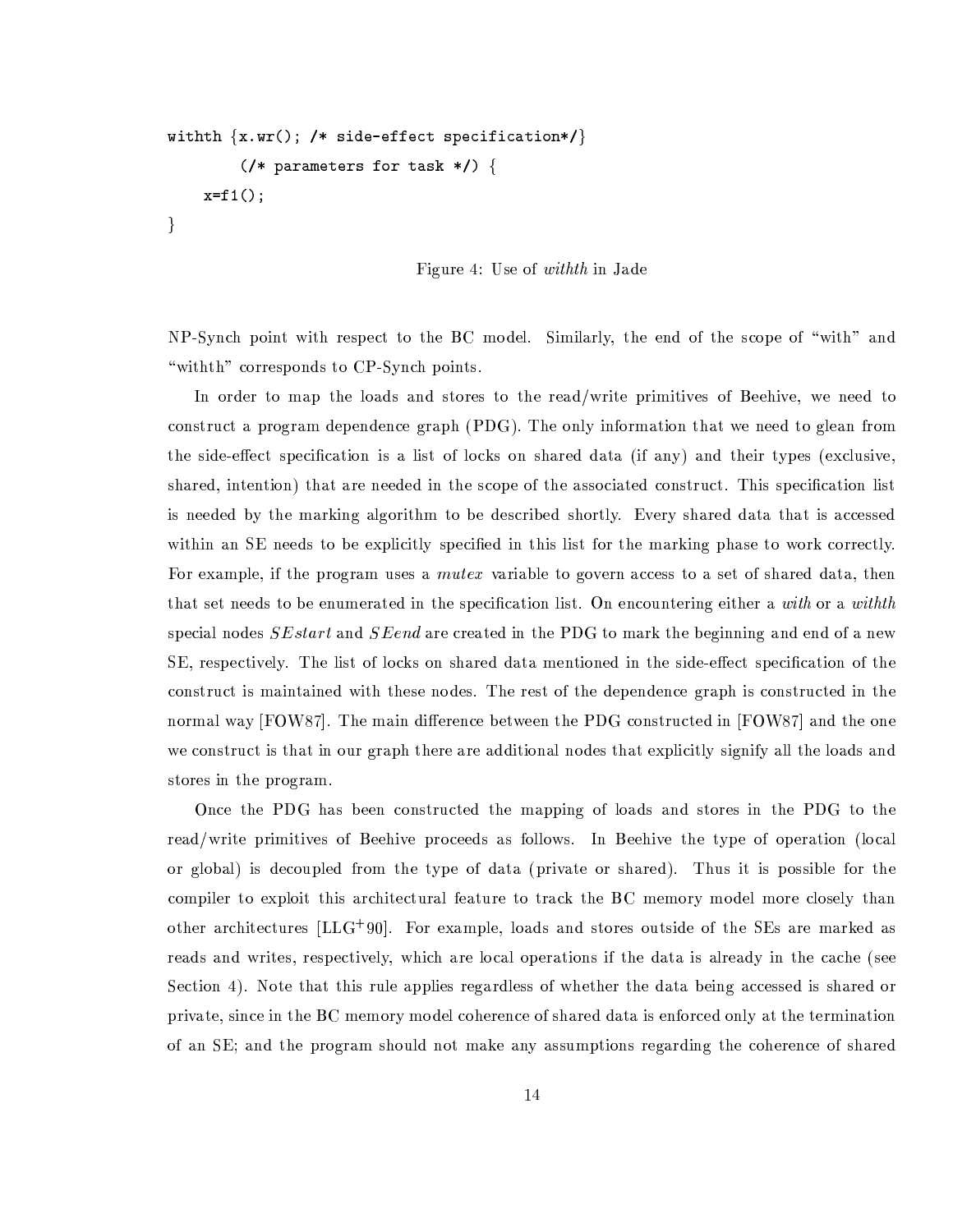data outside of the SEs. In other words, we do not provide "true shared semantics" for loads or stores to shared data not enclosed by SEs.

Inside an SE accesses to private data are marked as either reads or writes. In the BC memory model, only the *last* store in a particular SE to a given shared data need be globally performed; all the preceding writes to the same data within this SE need not be global. The marking algorithm, *write-global-mark* (see Figure 5), identifies the stores that need to be write-global. The algorithm does a reverse traversal of the PDG every time an  $S\,End$  node is encountered in the graph. Starting from this node, we recursively follow every parental link one at a time until a store of a given shared data is reached in that ancestral subgraph, or the corresponding  $SEstart$  is reached. The stores thus encountered are marked as write-globals. The other stores for the same shared data in this SE are marked as writes (local operations). The marking algorithm is performed for every item in the specification list of the SE.

Since we conservatively estimate that the programmer expects loads on shared data within SEs to follow true shared semantics, we mark these loads as read-updates (see Section 4). However, upon exiting an SE the task (and therefore the processor it is executing on) may not need to get updates to these shared data. The reset-update primitive is used for this purpose. A marking algorithm very similar to the one described above is used for determining the last load of a given shared variable and performing a reset-update immediately following that load. Upon reaching an  $SEend$ , the compiler needs to generate a flush-buffer since an  $SEend$  signifies a CP-Synch point of the BC model. This flush-buffer should be executed before any locks associated with this SE are released.

#### $5.2$ **Storage Allocation**

In Beehive the domain of an access is decoupled from the type of data. This decoupling may be exploited by the compiler (as detailed above) to reduce the number of global accesses. Note that consistency is maintained only when accesses are performed globally (i.e. write-global, readupdate). This is in contrast to other shared memory architectures such as  $[LLG+90]$  where there is a concept of *ownership* of a cache line at all times regardless of whether the line contains shared or private data. The absence of ownership in Beehive is the key aspect that eliminates false sharing. Since in Beehive there is no false sharing, private variables of distinct tasks and shared variables can co-exist in the same cache line. If this colocation were not possible, the compiler would have to perform extensive analysis and possibly use heuristics to minimize the ill-effects of false sharing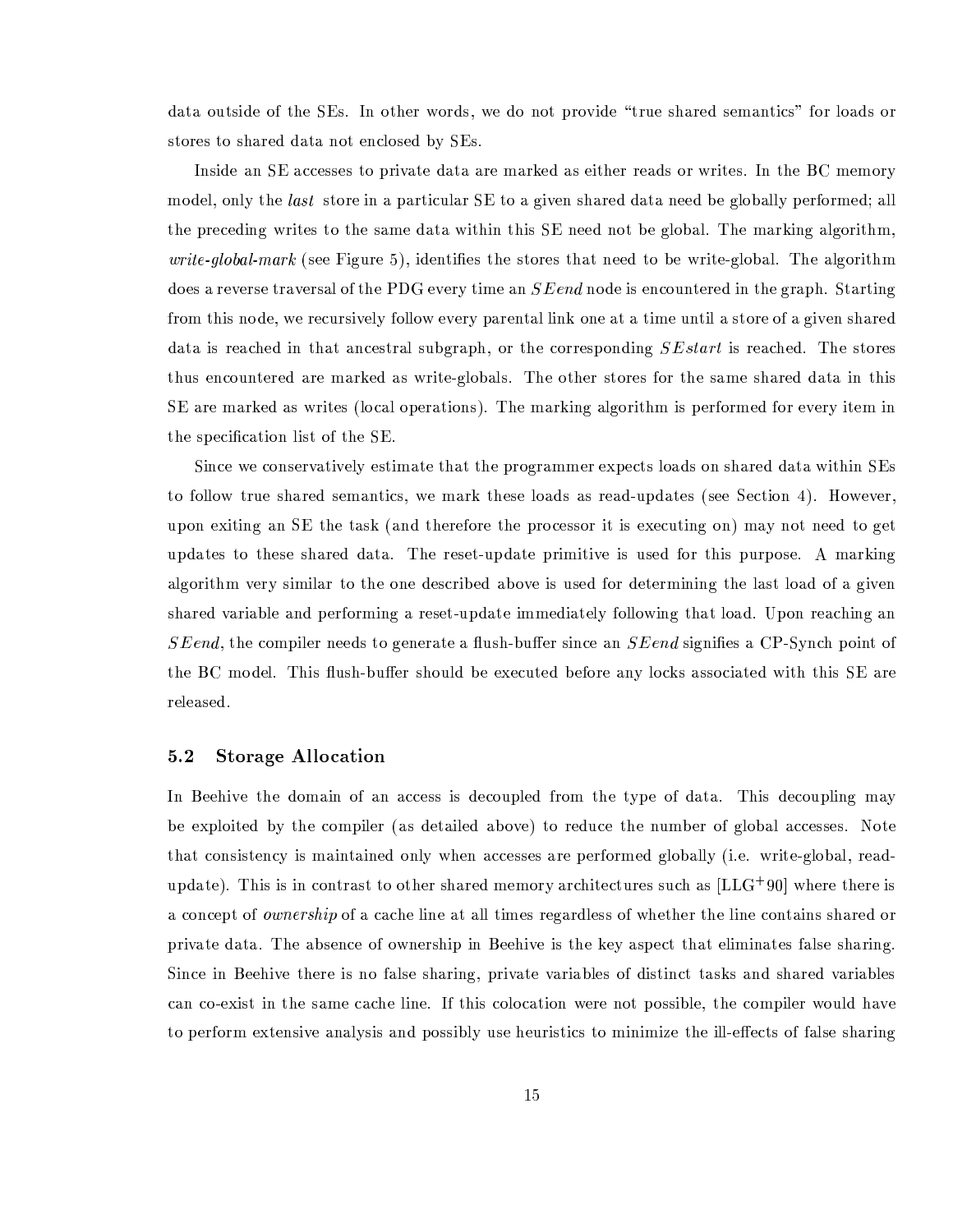```
write-global-mark() {for all identifiers x with writes in the specification list of corresponding SEstart d
     mark(SEnd, x);\}mark(node y, identifier x) {
for all nodes i in the dependence graph do \{check[i] = false;\}for each node i which is a parent of y do \{if i is the matching SEstart then {
           check[i] = true;\}if i has a store of x \{mark the store as write-global;
           check[i] = true;\} else \{mark(i, x);check[i] = true;\}\}\}
```
Figure 5: Write-global marking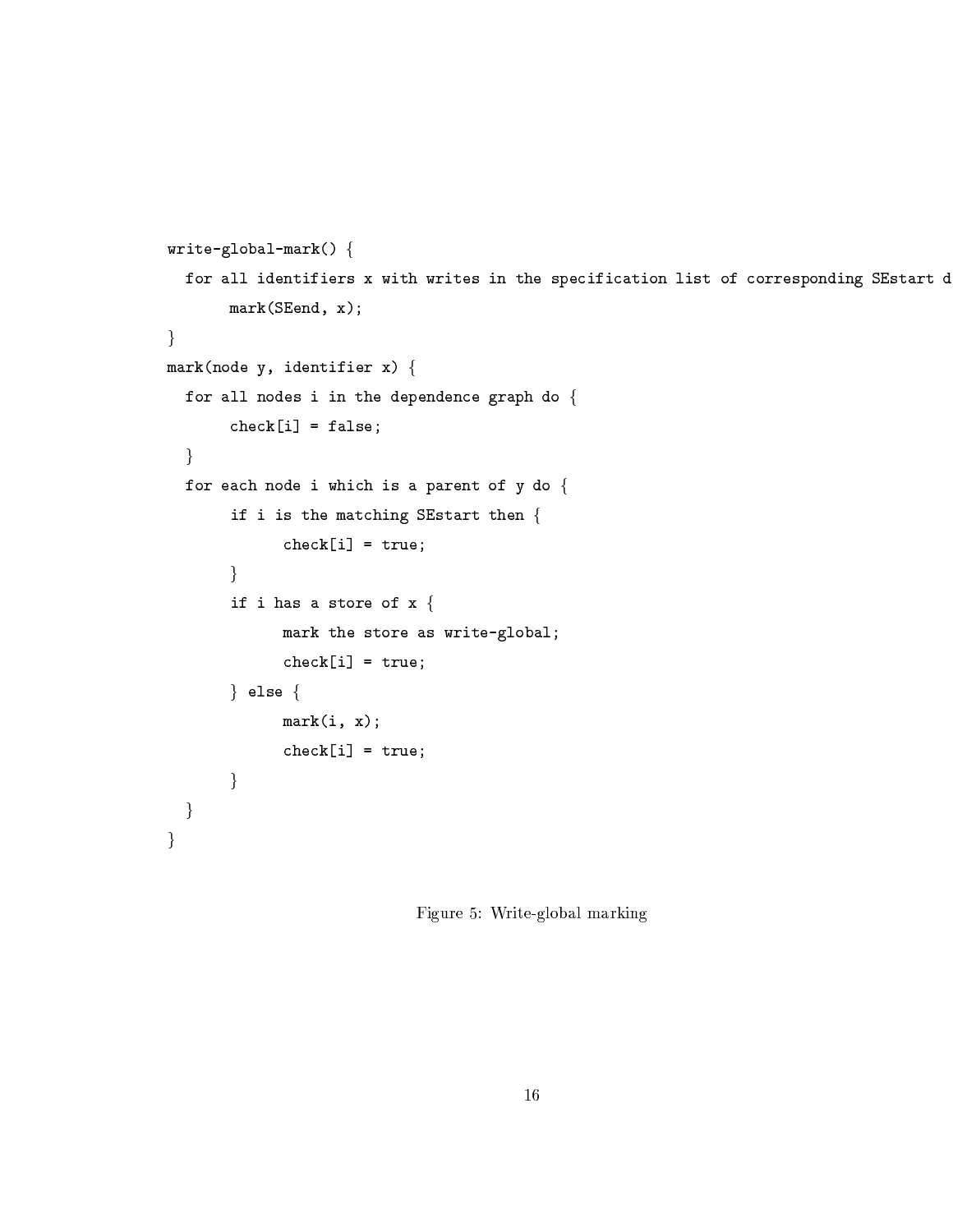by careful data placement [EJ91].

Beehive provides implicit queue-based locking primitives that are associated with each cache line. To implement the language recognized synchronization constructs, the compiler or runtime may choose to use these primitives. However, care has to be taken in allocating shared variables when these implicit locks are in use. First there is only one implicit lock per cache line; second the same hardware queue structure is used for both update propagation as well as lock maintenance. Therefore, only one shared data object can be allocated per cache line when used in conjunction with an implicit lock. Note that any number of private variables may be colocated in the same cache line. However, if the synchronization constructs are implemented using software mutual exclusion algorithms [MCS91, PS85], then colocation of shared data objects in the same cache line is not a problem.

As we mentioned in the earlier section, (implicit) hardware locks that can be active in a processor at a given time are limited by the size of the fully-associative lock cache. The system (i.e. compiler and/or runtime) has to ensure that there will never be a need to break a hardware queue that is currently being used for maintaining a set of lock requestors due to cache line replacement. This requirement means that the system has to know at all times that the set of active locks will never exceed the size of the lock cache. This requirement can be fulfilled in one of two ways: by conservatively allocating at compile time a fixed number of hardware locks and simulating the rest in software; or by the runtime keeping a count of the dynamic usage of locks and blocking a lock requestor when the count exceeds some threshold.

#### **Concurrency Management**  $5.3$

We noted earlier that there is no concept of ownership of a cache line in Beehive. The absence of ownership has implications on task migration in Beehive. Consider the following scenario: A task that has executed for a while on a processor P1 is migrated to another processor P2. The private variables of this task may be in a dirty state in the cache on P1. Due to the lack of ownership, when the task starts executing on P2 accesses to these variables will not result in fetching the dirty values that are currently cached in P1. This scenario illustrates correctness problems that could ensue if task migration is allowed in Beehive. This problem could be handled if the architecture provides mechanisms for selective "purging" of dirty cache lines. However, Beehive does not provide such a feature currently since it is not clear if such task migration is necessary or even justified in large-scale multiprocessors. Therefore, we currently disallow task migration.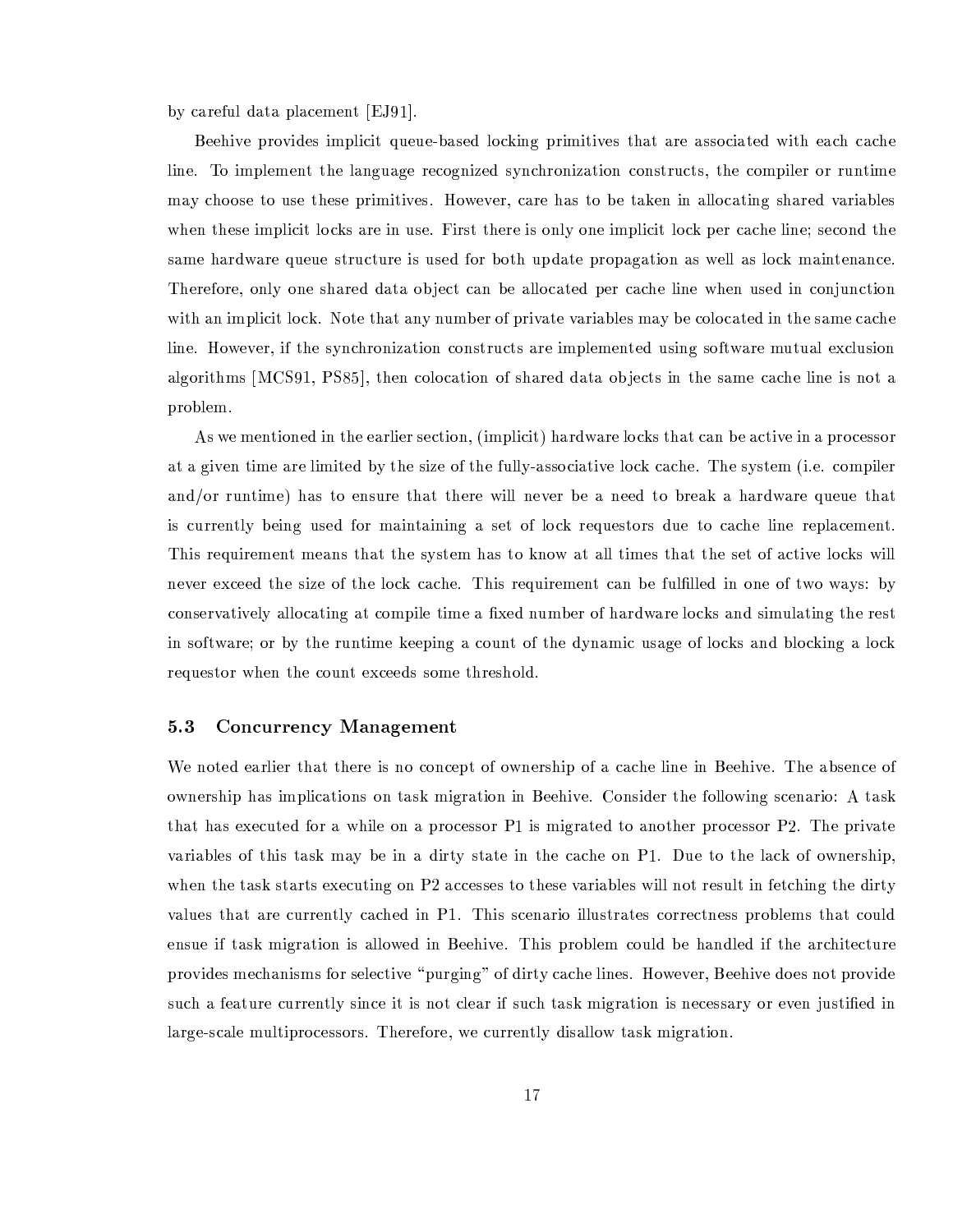A similar problem occurs with respect to shared variables when a task T1 spawns another task T2, and the system decides to execute T2 on a different processor. This situation can be handled as illustrated in Figure 6 where we use fork to signify any general concurrency construct. In T1's PDG the fork results in the creation of an *SEend* followed by an *SE start*. In T2's PDG the concurrency construct that created T2 itself results in an SE. The marking algorithm described above would then ensure that the writes to shared data are globally performed before T2 starts executing on a different processor. However, note that executing multiple tasks that share data on the same processor does not cause any correctness problem. In all of the discussion above relating to concurrency we assume that the language runtime is responsible for maintaining the task dependence relationship that is inherent in the parallel program.

The work presented in this section is inspired by the kind of work done by Cytron et al. [CMM88]. While their work deals with analyzing and exploiting loop-level parallelism for programs using the SC memory model, our work is applicable to arbitrary synchronization and concurrency scenarios in the context of Beehive for the BC memory model. It is interesting note that while Beehive is primarily intended to support the BC memory model, SC memory model may also be simulated quite easily. This simulation is achieved by restricting the program to use only readglobal for all program loads, and write-global immediately followed by a flush-buffer for all program stores.

## **Concluding Remarks** 6

Programming using the shared memory paradigm is well understood. Conceptually, a global shared memory appears as a central resource and hence a point of potential bottleneck for the scalability of this machine model compared to the message-passing style of architecture. However, recent architectural trends such as weaker memory models, physical distribution of the shared memory, efficient prefetching techniques, and the aggressive use of caches make the underlying architecture look more like message-passing style while preserving the semantics of shared memory programming paradigm. Beehive provides architectural primitives for supporting a weak memory model called Buffered Consistency. The novel features of the architecture are decoupling the notion of the type of data (private or shared) from the domain (local or global) over which the access should be performed; eliminating false sharing; providing for software assisted consistency maintenance using reader-initiated coherence; and supporting shared and exclusive queue-based locks in hardware. Techniques for exploiting some of these feature from the point of view of both latency hiding and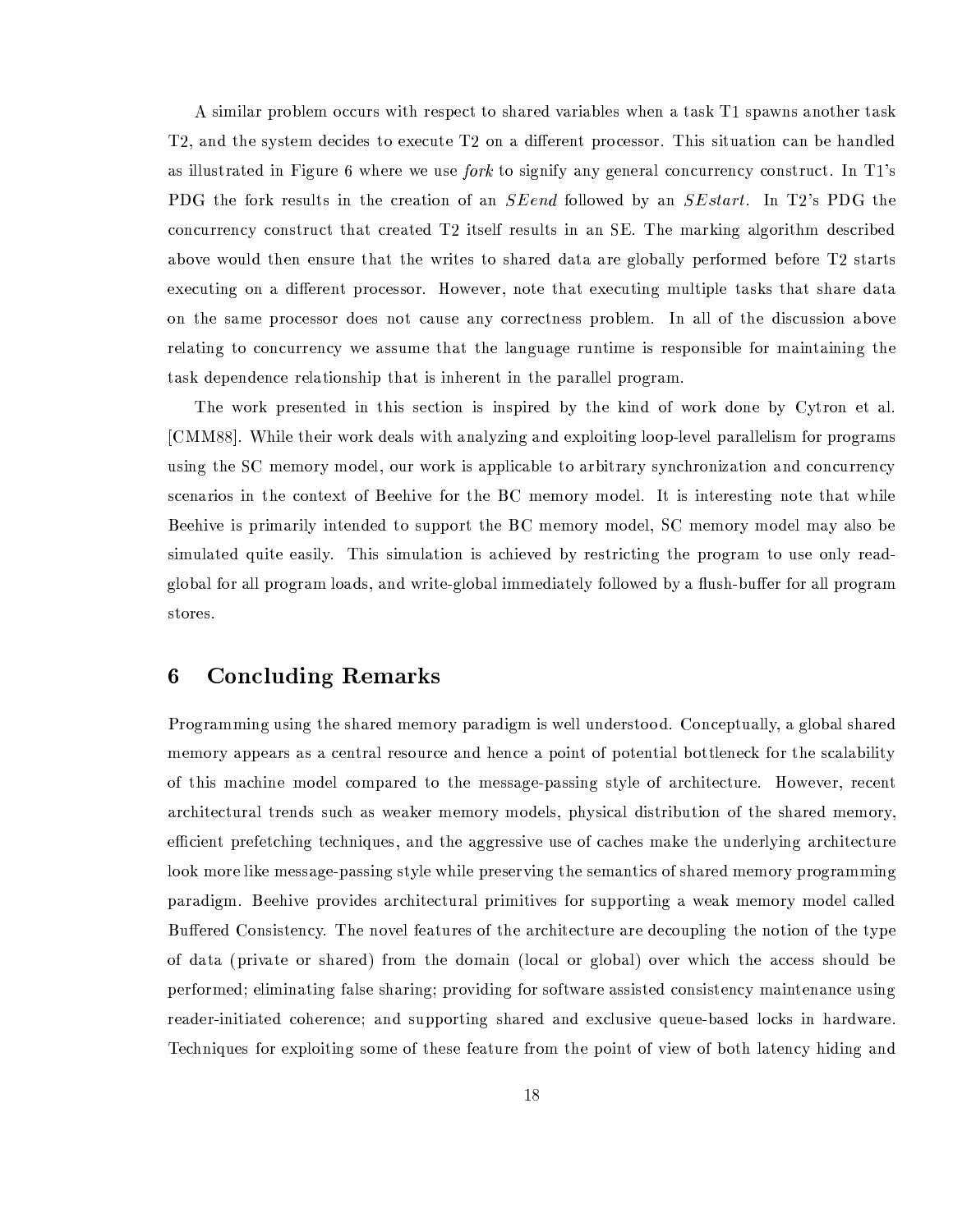```
L1: Task T1 \{\mathcal{L}_{\text{max}}L2: fork(T2);\sim \sim\ddot{\phantom{a}}L3: \}L4: Task T2 \{\ddot{\phantom{0}}\sim\mathcal{A}L5:\}
```
/\* Note that the same labels Li are used to correlate the program fragment with the corresponding nodes in the PDG  $*/$ 

a: Program Fragment showing a Fork



b: PDG for tasks T1 and T2

Figure 6: Handling Concurrency through SE's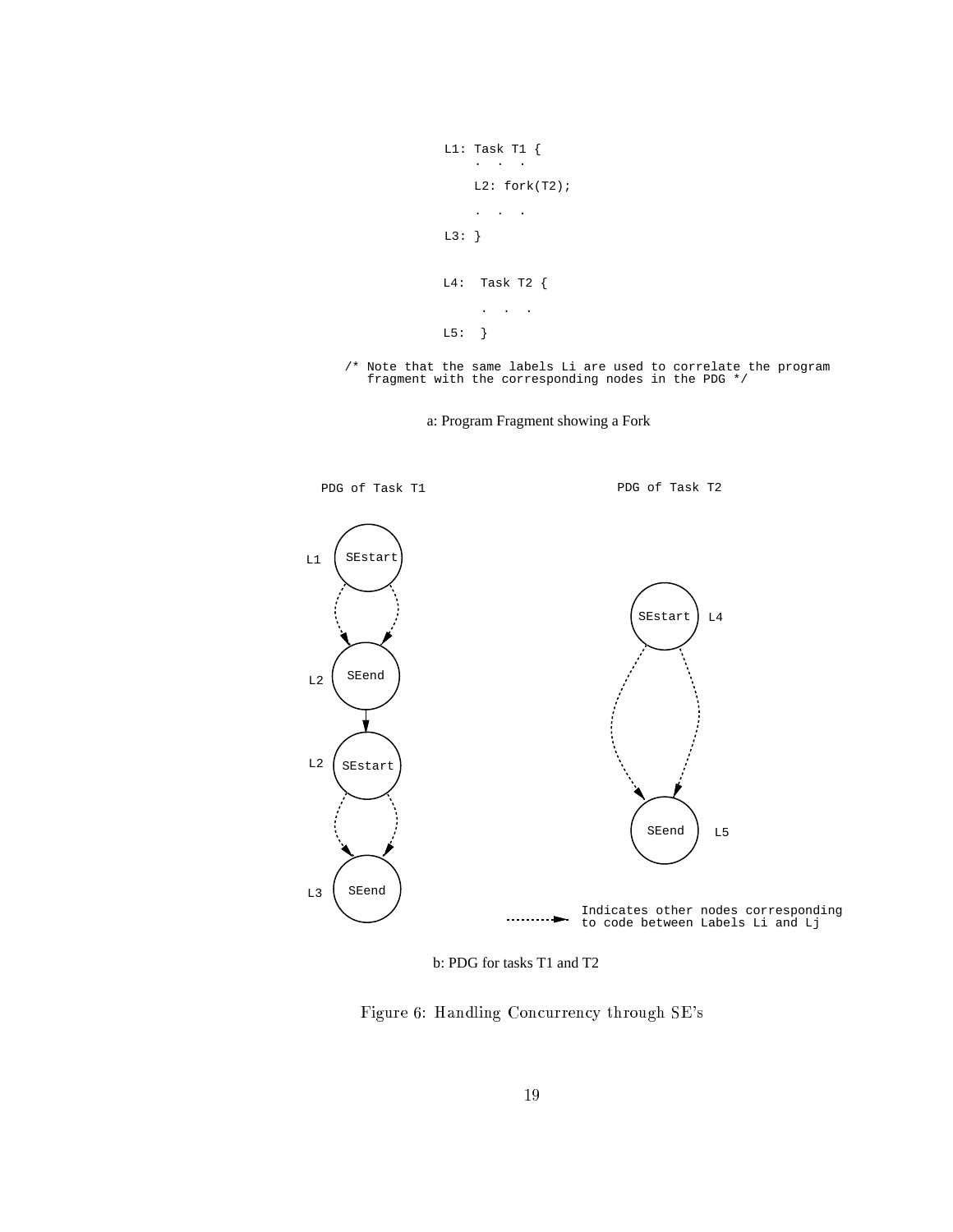reducing the network traffic were presented. These techniques are amenable for use by a compiler and runtime designed for a parallel programming language.

There are numerous issues that need careful investigation: automatic management of hardware locks, reordering of loads and stores to further help in latency hiding, evaluation of the need for and the design of mechanisms to handle task migration, evaluation of prefetching techniques and their incorporation in Beehive, and detailed performance evaluation of the mechanisms provided in Beehive. In general, evaluation of architectural features is an arduous task. Especially, in our architecture we have identified a division of responsibility between the hardware and the software. This division coupled with the choice of primitives leads to a complex interplay making performance evaluation a challenging task.

# References

- $[AH90]$ S. Adve and M. Hill. Weak Ordering - A New Definition. In 17th Annual International *Symposium on Computer Architecture*, pages 2–14, May 1990.
- [CFKA90] David Chaiken, Craig Fields, Kiyoshi Kurihara, and Anant Agarwal. Directory-based cache coherence in large-scale multiprocessors. IEEE Computer,  $23(6):49-58$ , June 1990.
- [CMM88] R. Cytron, S. Marlovsky, and K. P. McAuliffe. Automatic management of programmable caches. In 17th International Conference on Parallel Processing, pages II-229-238, August 1988.
- $[DSB86]$ M. Dubois, C. Scheurich, and F. Briggs. Memory access buffering in multiprocessors. In 13th Annual International Symposium on Computer Architecture, pages 434–442, June 1986.
- $[EJ91]$ Susan J. Eggers and Tor E. Jeremiassen. Eliminating false sharing. In 20th International Conference on Parallel Processing, pages I-377-381, August 1991.
- $[FOW87]$ Jeanne Ferrante, Karl J. Ottenstein, and Joe D. Warren. The program dependence graph and its use in optimization. ACM Transactions on Programming Languages and Systems, 9(3):319-349, July 1987.
- [GHPR88] Thomas R. Gross, John L. Hennessy, Steven A. Przybylski, and Christopher Rowen. Measurement and evaluation of the MIPS architecture and processor. ACM Transactions on Computer Systems,  $6(3):229-257$ , August 1988.
- [GLL<sup>+90]</sup> K. Gharachorloo, D. Lenoski, J. Laudon, P. Gibbons, A. Gupta, and J. L. Hennessy. Memory consistency and event ordering in scalable shared-memory multiprocessors. In 17th Annual International Symposium on Computer Architecture, pages 15-26, May 1990.
- $\text{[Lam79]}$ L. Lamport. How to make a multiprocessor computer that correctly executes multiprocess programs. IEEE Transactions on Computers,  $C-28(9):690-691$ , September 1979.